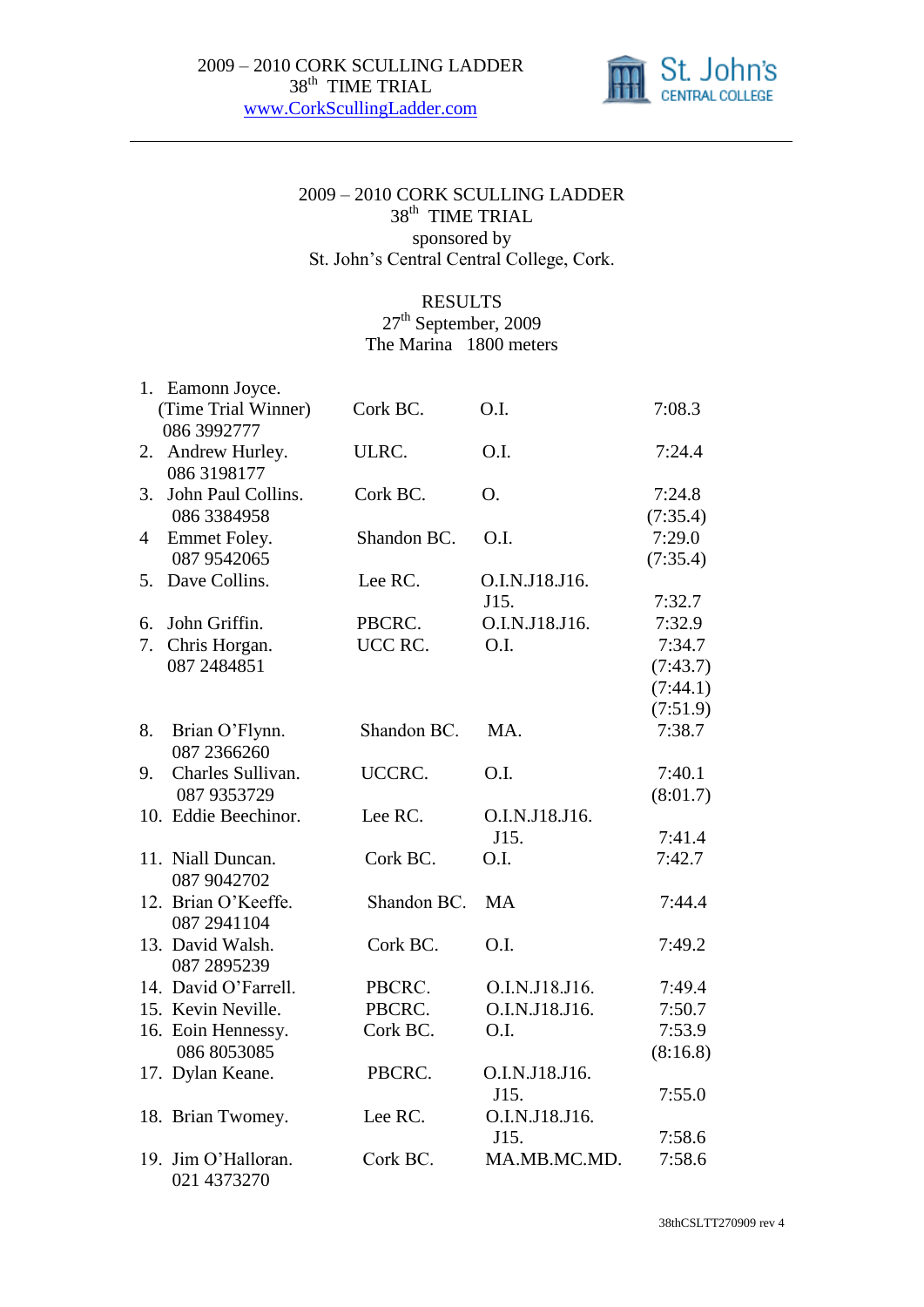

| 20. Kevin Sinnot.           | Lee RC.     | O.I.N.J18.J16. |          |
|-----------------------------|-------------|----------------|----------|
|                             |             | J15.           | 8:00.2   |
| 21. James Moroney.          | Cork BC.    | O.I.           | 8:01.1   |
| 086 3891947                 |             |                | (8:08.9) |
| 22. David Madden.           | Cork BC.    | O.I.N.J18.     | 8:01.2   |
| 23. Mark Callanan.          | UCCRC.      | O.I.           | 8:01.7   |
| 086 1789353                 |             |                |          |
| 24. Johnny Lingwood.        | Shandon BC. | O.I.N.J18.     | 8:03.8   |
| 25. James Coughlan.         | Cork BC.    | O.I.N.J18.J16. |          |
|                             |             | J15.           | 8:07.3   |
| 26. Kieran Looney.          | Lee RC.     | O.I.N.J18.J16. |          |
|                             |             | J15.           | 8:08.3   |
| 27. Brian McCarthy.         | Cork BC.    | O.I.N.J18.     | 8:11.4   |
| 28. David O'Leary.          | Cork BC.    | O.I.N.J18.     | 8:11.6   |
| 29. Shane Coffey.           | Shandon BC. | O.I.N.J18.J16. |          |
|                             |             | J15.           | 8:11.7   |
| 30. Sean O'Sullivan.        | PBCRC.      | O.I.N.J18.J16. |          |
|                             |             | J15.           | 8:12.3   |
| 31. Peter Waldron.          | Cork BC.    | O.I.           | 8:12.3   |
| 085 1482277                 |             |                |          |
| 32. Daniel Buckley.         | Cork BC.    | O.I.N.J18.J16  |          |
|                             |             | J15.J14.       | 8:15.4   |
|                             |             |                | (8:20.8) |
| 33. Jamie Byrne.            | Shandon BC. | O.I.N.J18.     | 8:17.4   |
| 34. Donnacha O'Sullivan.    | Cork BC.    | O.I.N.J18.     | 8:17.4   |
| 35. Liam Kelleher.          | Bantry RC.  | O.I.N.J18.J16. | 8:18.8   |
| 36. James O'Leary.          | Cork BC.    | O.I.N.J18.J16. |          |
|                             |             | J15.J14.       | 8:19.2   |
| 37. Jack O'Brien.           | Cork BC.    | O.I.N.J18.     | 8:19.4   |
| 38. Barry Crowley.          | Cork BC.    | O.I.N.J18.J16. |          |
|                             |             | J15.           | 8:24.2   |
|                             |             |                | (8:43.2) |
| 39. Donie Cronin.           | Cork BC.    | O.I.N.         | 8:24.4   |
| 087 9486136                 |             |                |          |
| 40. Oisin Kidney.           | PBCRC.      | O.I.N.J18.J16. |          |
|                             |             | J15.           | 8:28.2   |
| 41. Karen Corcoran.         |             |                |          |
| (Women's Time Trial Winner) |             |                |          |
| 087 2549824                 | Shandon BC. | WO.WI.WN.      |          |
|                             |             | WMA.           | 8:28.3   |
| 42. Colm Kenna.             | PBCRC.      | O.I.N.J18.J16. |          |
|                             |             | J15.           | 8:31.3   |
| 43. Ian Cronin.             | Lee RC.     | O.I.N.J18.J16. |          |
|                             |             | J15.J14.       | 8:34.8   |
|                             |             |                |          |
|                             |             |                |          |
| 44. Grace Collins.          | Cork BC.    | WO.WI.WN.      |          |
|                             |             | WJ18.          | 8:35.8   |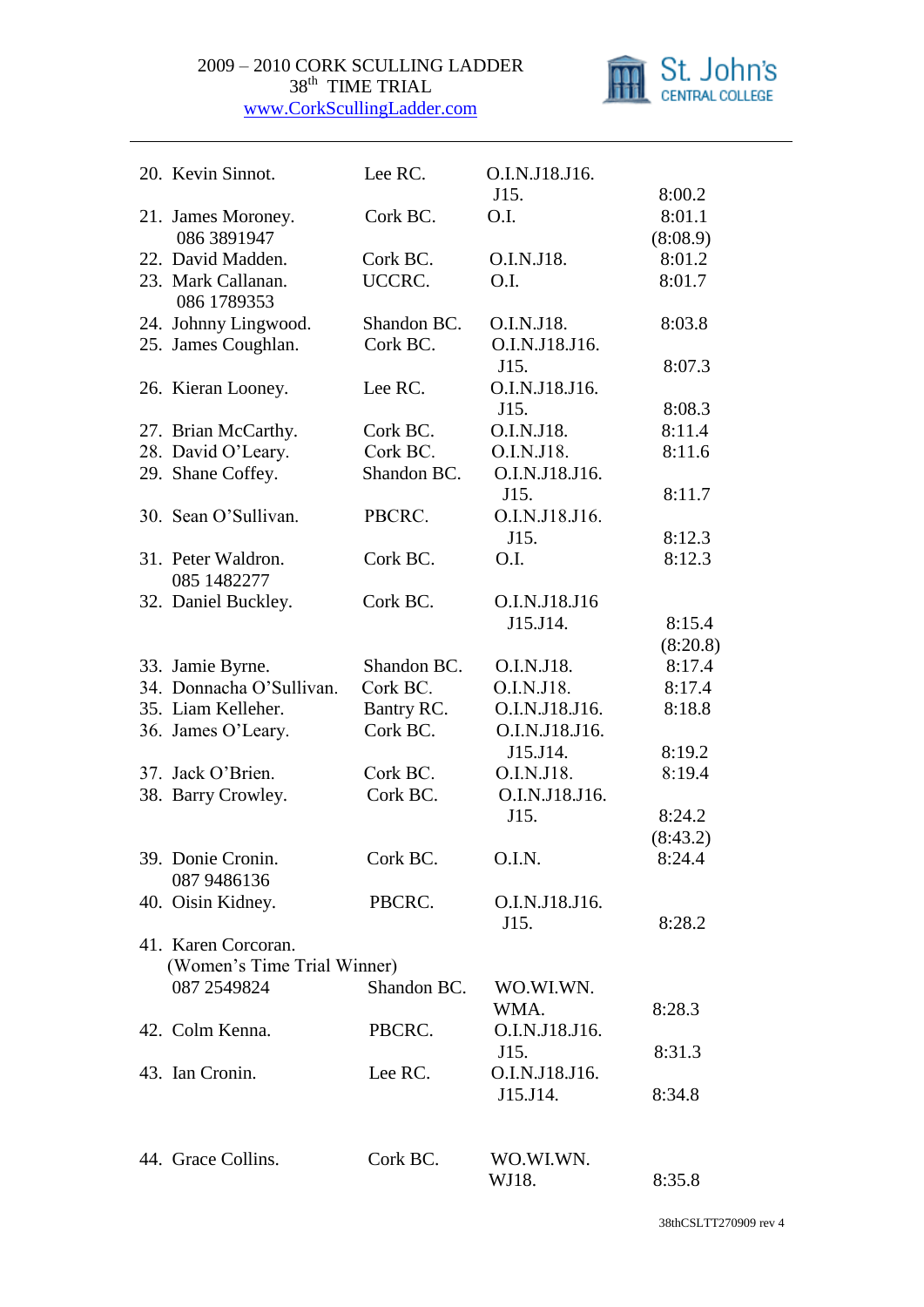

|                                       |             |                              | (8:36.1) |
|---------------------------------------|-------------|------------------------------|----------|
| 45. Darragh McGeogh.                  | Shandon BC. | O.I.N.J18.                   | 8:39.4   |
| 46. Brian Murphy.                     | PBCRC.      | O.I.N.J18.                   | 8:41.9   |
| 47. Eoin Moynihan.                    | Lee RC.     | O.I.N.J18.                   | 8:44.4   |
| 48. Gillian Beatty.<br>086 3719025    | Shandon BC. | WO.WI.                       | 8:45.9   |
| 49. Marie Piggott.<br>086 1000799     | Bantry RC.  | WO.WI.WN.                    | 8:46.6   |
| 50. Orla McGrath.                     | Cork BC.    | WO.WI.WN.<br>WJ18.           | 8:47.6   |
| 51. Leonie Hamel.                     | Lee RC.     | WO.WI.WN.<br>WJ18.WJ16.WJ15. |          |
|                                       |             | WJ14.                        | 8:48.4   |
| 52. Diarmuid Fehilly.<br>086 087 2330 | Cork BC.    | MA.MB.MC.                    | 8:50.1   |
| 53. Seamus Donovan.                   | PBCRC.      | O.I.N.J18.J16.               |          |
|                                       |             | J15.                         | 8:50.3   |
| 54. Jim Conroy.<br>086 3885563        | Shandon BC. | MA.MB.MC.MD.                 | 8:50.3   |
| 55. Neil McCarthy.                    | Cork BC.    | O.I.N.J18.J16.               |          |
|                                       |             | J15.J14.                     | 8:50.6   |
| 56. Kevin Keohane.                    | Cork BC.    | O.I.N.J18.J16.               |          |
|                                       |             | J15.J14.                     | 8:51.0   |
| 57. Sarah Higgins.                    | Cork BC.    | WO.WI.WN.                    |          |
|                                       |             | WJ18.WJ16.WJ15.              |          |
|                                       |             | WJ14.                        | 8:51.4   |
| 58. Brian Begley.                     | Bantry RC.  | O.I.N.J18.J16.               | 8:51.9   |
| 59. Danny Peilow.                     | Cork BC.    | O.I.N.J18.J16.               |          |
|                                       |             | J15.                         | 8:52.6   |
| 60. Luke Clarke.                      | Cork BC.    | O.I.N.J18.J16.               |          |
|                                       |             | J15.J14.J13.                 | 8:52.7   |
| 61. Sam Butler.                       | Lee RC.     | O.I.N.J18.J16.               |          |
|                                       |             | J15.J14.                     | 8:52.8   |
| 62. Niamh Fehilly.                    | Cork BC.    | WO.WI.WN.                    |          |
|                                       |             | WJ18.WJ16.                   | 8:59.0   |
| 63. Steven O'Carroll.<br>087 7826091  | Cork BC.    | O.I.                         | 8:59.6   |
| 64. Michael O'Sullivan.               | Cork BC.    | O.I.N.J18.                   | 9:02.1   |
| 65. Alan Norberg.                     | Lee RC.     | O.I.N.J18.J16.               |          |
|                                       |             | J15.J14.                     | 9:05.6   |
| 66. Saoirse Horgan.                   | Shandon BC. | WO.WI.WN.                    |          |
|                                       |             | WJ18.WJ16.WJ15.              | 9:07.0   |
| 67. Evan Stone.                       | Cork BC.    | O.I.N.J18.J16.               |          |
|                                       |             | J15.J14.                     | 9:07.9   |
| 68. Emma O'Brien.                     | Shandon BC. | WO.WI.                       | 9:12.5   |
| 087 6176480                           |             |                              |          |
| 69. Katie Mackey.                     | Cork BC.    | WO.WI.WN.                    |          |
|                                       |             | WJ18.WJ16.                   | 9:12.8   |
|                                       |             |                              |          |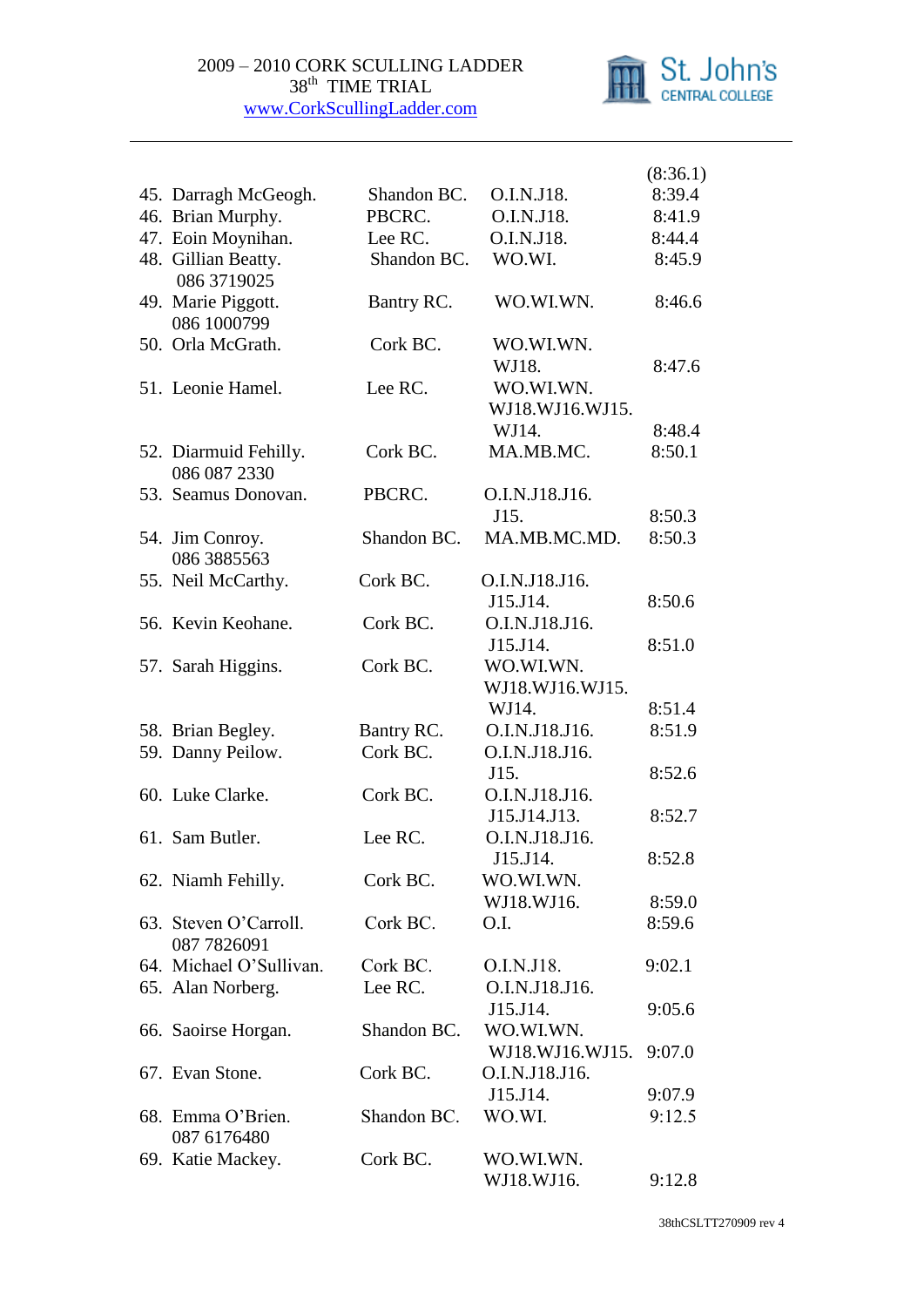

| 70. Tony Corcoran.     |             | Lee Valley RC. MA.MB.MC.MD. |         |
|------------------------|-------------|-----------------------------|---------|
| 087 2551946            |             | ME.MF.                      | 9:21.2  |
| 71. Ciara McGrath.     | Cork BC.    | WO.WI.WN.                   |         |
|                        |             | WJ18.WJ16.WJ15.             |         |
|                        |             | WJ14.                       | 9:21.6  |
| 72. Cliona O'Driscoll. | Lee RC.     | WO.WI.WN.                   |         |
|                        |             | WJ18.                       | 9:23.1  |
| 73. Shane Summers.     | Cork BC.    | O.I.N.J18.                  | 9:25.1  |
| 74. John Higgins.      | PBCRC.      | O.I.N.J18.J16.              |         |
| 75. Rory O'Sullivan.   | Cork BC.    | J15.J14.<br>O.I.N.J18.J16.  | 9:25.6  |
|                        |             | J15.J14.                    | 9:27.8  |
| 76. Alex Vickery.      | Bantry RC.  | O.I.N.J18.J16.              |         |
|                        |             | J15.J14.                    | 9:28.9  |
| 77. Eve Shanahan.      | Cork BC.    | WO.WI.WN.                   |         |
|                        |             | WJ18.WJ16.                  | 9:30.5  |
| 78. Aoife O'Keeffe.    | Cork BC.    | WO.WI.WN.                   |         |
|                        |             | WJ18.WJ16.WJ15.             |         |
|                        |             | WJ14.WJ13.                  | 9:33.9  |
| 79. David Synnott.     | Lee RC.     | O.I.N.J18.J16.              |         |
|                        |             | J15.J14.J13.                | 9:35.6  |
| 80. John Mitchell.     | Cork BC.    | O.I.N.J18.J16.              |         |
|                        |             | J15.J14.                    | 9:37.3  |
| 81. Laura Stevens.     | Shandon BC. | WO.WI.WN.                   |         |
|                        |             | WJ18.WJ16.WJ15.             |         |
|                        |             | WJ14.                       | 9:39.1  |
| 82. Warren Stone.      | Cork BC.    | O.I.N.J18.J16.              |         |
|                        |             | J15.J14.J13.                | 9:40.3  |
| 83. Dervla Devine.     | Cork BC.    | WO.WI.WN.                   |         |
|                        |             | WJ18.WJ16.WJ15.             |         |
|                        |             | WJ14.                       | 9:44.2  |
| 84. Joe Hegarty.       | Cork BC.    | O.I.N.J18.J16.              |         |
|                        |             | J15.J14.                    | 9:46.6  |
| 85. Roisin McGeogh.    | Shandon BC. | WO.WI.                      | 9:47.3  |
| 086 1612214            |             |                             |         |
| 86. Niamh O'Mahony.    | Shandon BC. | WO.WI.WN.                   |         |
|                        |             | WJ18.WJ16.WJ15.             | 9:51.9  |
| 87. Conor O'Callaghan. | Cork BC.    | O.I.N.J18.                  | 9:53.4  |
| 88. Mary O'Shea.       | Bantry RC.  | WO.WI.WN.                   |         |
|                        |             | WJ18.WJ16.WJ15.             | 9:53.7  |
| 89. Abigail Cronin.    | Bantry RC.  | WO.WI.WN.                   |         |
|                        |             | WJ18.WJ16.WJ15.             | 9:54.4  |
| 90. Aine O'Sullivan.   | Bantry RC.  | WO.WI.WN.                   |         |
|                        |             | WJ18.WJ16.                  | 9:54.8  |
| 91. Karen Murnane.     | Bantry RC.  | WO.WI.WN.                   |         |
|                        |             | WJ18.WJ16.WJ15.             | 9:56.0  |
| 92. Matt Nagle.        | Lee RC.     | O.I.N.J18.J16.              |         |
|                        |             | J15.J14.J13.                | 10:04.2 |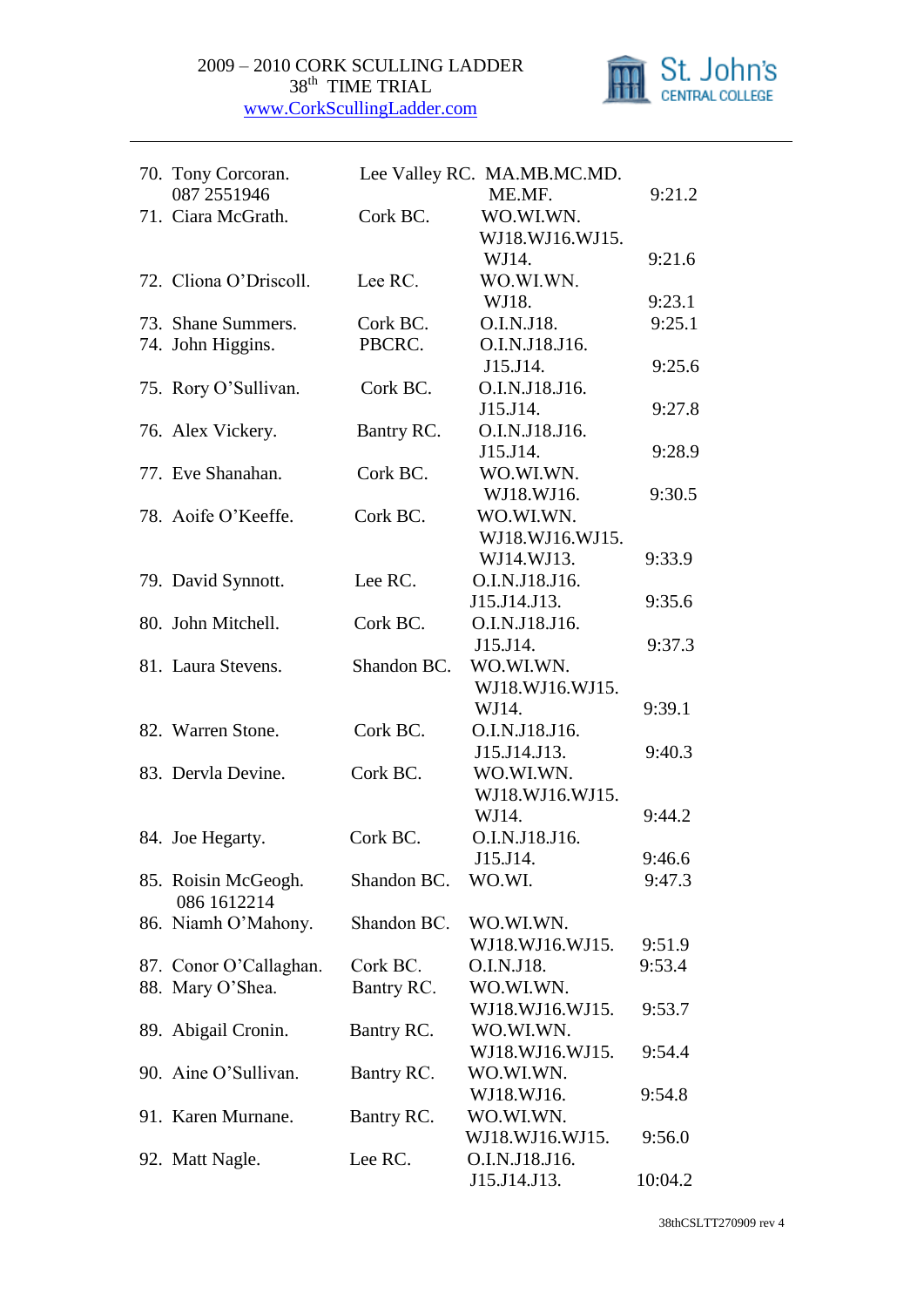

| 93. Sinead McSweeney.                 | Shandon BC. | WO.WI.WN.                  |           |
|---------------------------------------|-------------|----------------------------|-----------|
|                                       |             | WJ18.                      | 10:08.3   |
| 94. Ross Hill.                        | Lee RC.     | O.I.N.J18.J16.             |           |
|                                       |             | J15.J14.J13.               | 10:15.4   |
| 95. Sally Haugh.                      | Lee RC.     | WO.WI.WN.                  |           |
|                                       |             | WJ18.WJ16.WJ15.            |           |
|                                       |             | WJ14.WJ13.                 | 10:17.1   |
| 96. Daniel Sheehan.                   | Cork BC.    | O.I.N.J18.J16.             |           |
|                                       |             | J15.J14.                   | 10:19.7   |
|                                       |             |                            | (11:37.3) |
| 97. Liz Dalton.                       | Shandon BC. | WO.WI.WN.                  |           |
|                                       |             | WJ18.WJ16.                 | 10:20.4   |
| 98. Rebecca Murdoch.                  | Shandon BC. | WO.WI.WN.                  |           |
|                                       |             | WJ18.WJ16.                 | 10:26.4   |
| 99. Killian McCarthy.                 | Cork BC.    | O.I.N.J18.                 | 10.29.1   |
| 100. Roisin Merz.                     | Shandon BC. | WO.WI.WN.                  |           |
|                                       |             | WJ18.WJ16.WJ15.            | 10:29.4   |
| 101. Joanne Murphy.                   | Bantry RC.  | WO.WI.WN.                  |           |
|                                       |             | WJ18.WJ16.WJ15.            |           |
|                                       |             | WJ14.                      | 10:40.6   |
| 102. Jenny Creedon.                   | Lee RC.     | WO.WI.WN.                  |           |
|                                       |             | WJ18.WJ16.WJ15.            |           |
|                                       |             | WJ14.                      | 10:45.9   |
| 103. Seamus Quane.                    | Shandon BC. | MA.MB.MC.MD.               |           |
| 021 4509571                           |             | ME.MF.MG.                  | 10:46.8   |
| 104. Shane Tyler.                     | Lee RC.     | O.I.N.J18.J16.             |           |
|                                       |             | J15.J14.J13.               | 10:48.4   |
| 105. Holly Lingwood.                  | Shandon BC. | WO.WI.WN.                  |           |
|                                       |             | WJ18.WJ16.                 | 11:00.6   |
| 106. Steven Murphy.                   | Cork BC.    | O.I.N.J18.J16.             |           |
|                                       |             | J15.J14.J13.               | 11:09.2   |
| 107. Tomas Sheehan.                   | PBCRC.      | O.I.N.J18.J16.             |           |
|                                       |             | J15.                       | 11:19.4   |
| 108. Ciara O'Kelly Lynch. Shandon BC. |             | WO.WI.WN.                  |           |
|                                       |             | WJ18.WJ16.                 | 11:32.1   |
| 109. Lauren O'Donovan.                | Bantry RC.  | WO.WI.WN.                  |           |
|                                       |             | WJ18.WJ16.WJ15.            |           |
|                                       |             | WJ14.                      | 11:46.9   |
| 110. Ashling O'Sullivan.              | Bantry RC.  | WO.WI.WN.                  |           |
|                                       |             | WJ18.WJ16.WJ15.            |           |
|                                       |             | WJ14.                      | 11:48.1   |
| 111. Paul Buckley.                    | Cork BC.    | O.I.N.J18.J16.             |           |
|                                       |             | J15.J14.J13.J12.           | 11:50.3   |
| 112. Michael Hayes.                   | Lee RC.     | O.I.N.J18.J16.             |           |
|                                       |             | J15.J14.                   | 12:02.7   |
| 113. Charles O'Mahony.                | Bantry RC.  | O.I.N.J18.J16.<br>J15.J14. | 13:38.1   |
| 114. Darragh Bennett.                 | Bantry RC.  | O.I.N.J18.J16.             |           |
|                                       |             |                            |           |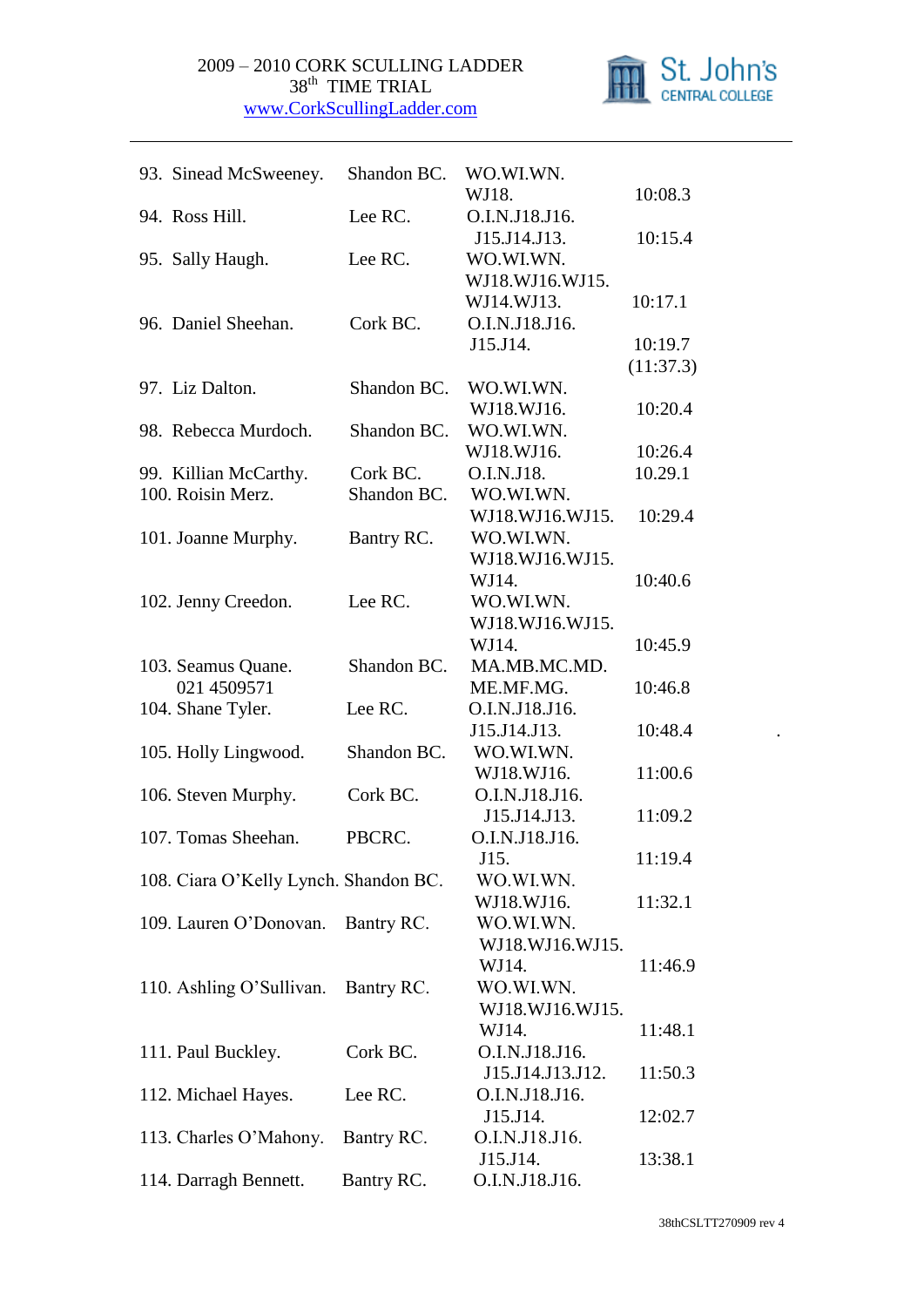

| 115. Rianna Parsons.<br>086 2206856 | Cork BC. | J15.J14.<br>WV30.            | 13.40.9<br>13:53.7 |
|-------------------------------------|----------|------------------------------|--------------------|
| 116. Adam Buckley.                  | Lee RC.  | O.I.N.J18.J16.<br>J15.       | 15:42.1            |
| 117. Rachel Willis.                 | Cork BC. | WO.WI.WN.<br>WJ18.WJ16.WJ15. | DNF                |

## CONTACT TELEPHONE / NUMBERS.

Bantry Rowing Club – Matt Murphy. (h)027 50504. (m)087 2479012.

Cork Boat Club – Terence McGrath. (m)0878298019. Dan Buckley. (m)086 2594721.

Fermoy Rowing Club – Pat O'Mahony. (m)085 1741657.

Lee Rowing Club – Stewart Davis. (m)086 8879445.

Lee Valley Rowing Club – Michael O'Callaghan. (m) 086 8030145.

Presentation College Rowing Club – Fran Keane. (m)087 2956885. Michael Hennessy. (m)087 2369731. Eoin Hennessy. (m)086 8053085. Brian O'Keeffe. (m)087 2941104.

Shandon Boat Club – Brian O'Flynn. (m)087 2366260. Jim Conroy. (m)087 3885563.

UCC Rowing Club – William Ryan. (m)086 3947537.

Univ. of Limerick Rowing Club – Andrew Hurley. (m)086 3198177.

## PLEASE INSTRUCT PAT HICKEY IF NAMES, CLUB, TELEPHONE / MOBILE NUMBERS or SECTIONS ARE INCORRECT

Masters / Veterans, please take note of the classifications. Masters A. 27/35 years. Masters B. 36/43 years.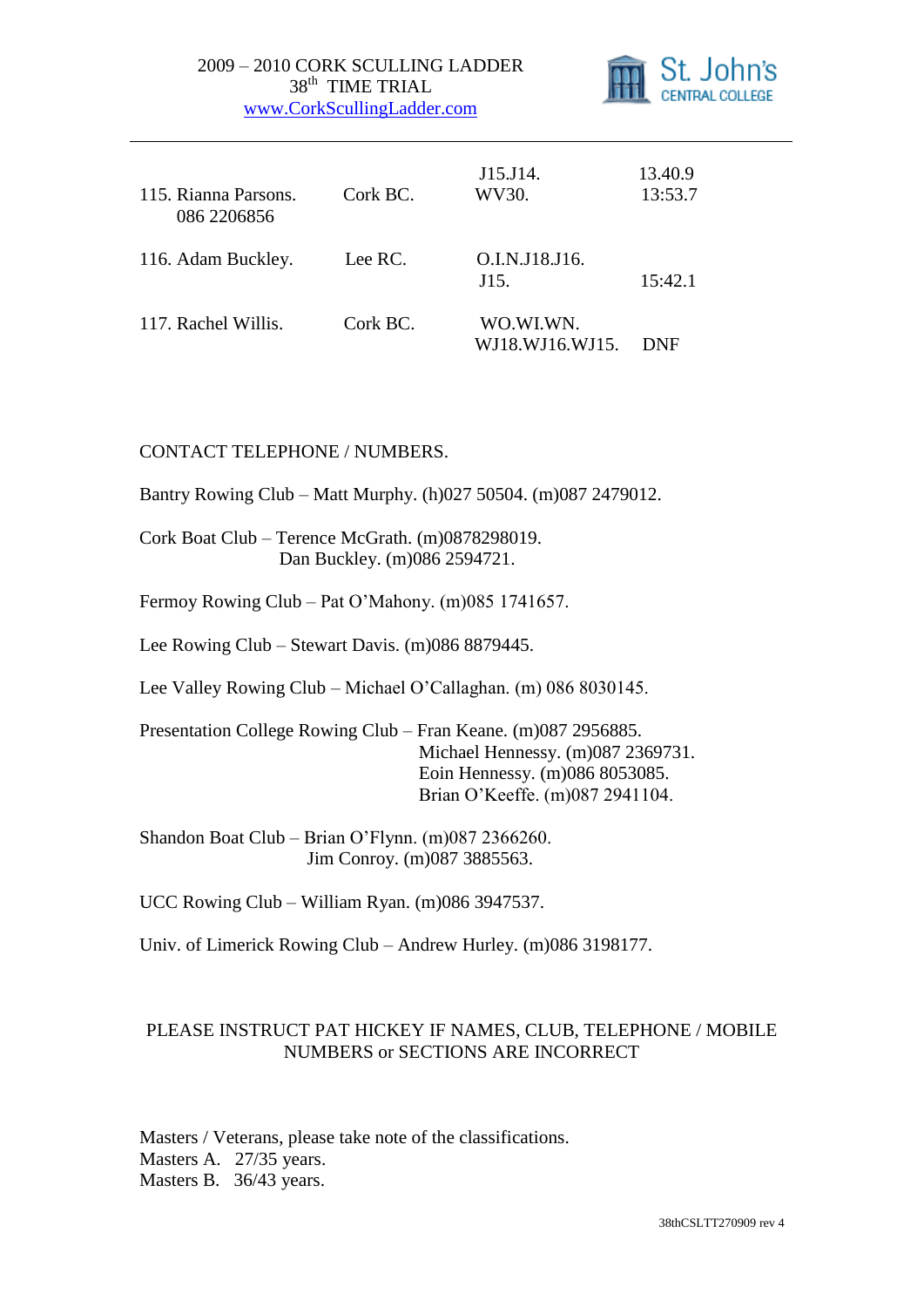

Masters C. 43/49 years. Masters D. 50/54 years. Masters E. 55+ Masters F.  $60+$ Masters G.  $65+$ Masters H. 70+ Masters I. 75+

Congradulations to the 2009 – 2010 Cork Sculling Ladder Time Trial Winners

Eamonn Joyce – Cork Boat Club and Karen Corcoran – Shandon Boat Club

The 2009 – 2010 Cork Sculling Ladder will continue until Sunday  $11^{th}$  April, 2010

Timing by : E: [kieran@energycert.ie](mailto:kieran@energycert.ie) W: [www.EnergyCert.ie](http://www.energycert.ie/)

Special thank you to the following for their help and assistance :

The Port of Cork Authority, An Garda Siochana, Cork Boat Club, Lee Rowing Club, Presentation College Rowing Club, Shandon Boat Club, UCC Rowing Club and the Cork City Regatta Committee.

Brian Crean, Kieran Hughes, Kieran Murray, Eddie Cashell, Stewart Davis, Brian O'Flynn, Cormac O'Callaghan, Eamonn O'Brien, Neil Creedan, Kieran Sullivan, Harry Hamil, Mike Fogarty, Fran Keane, Cormac O'Regan, Liam Kenneally, Dee Fehily, Dan Buckley and Jim O'Halloran.

Ger Looney, Principal St. John's Central College, Sawmill Street, Cork. Our Sponsor.

Let the challenges begin

[www.corkscullingladder.com](http://www.corkscullingladder.com/) for Cork Sculling Ladder updates, races and race results

Pat Hickey. 27.09.2009.

087 2734390. 021 4778653.